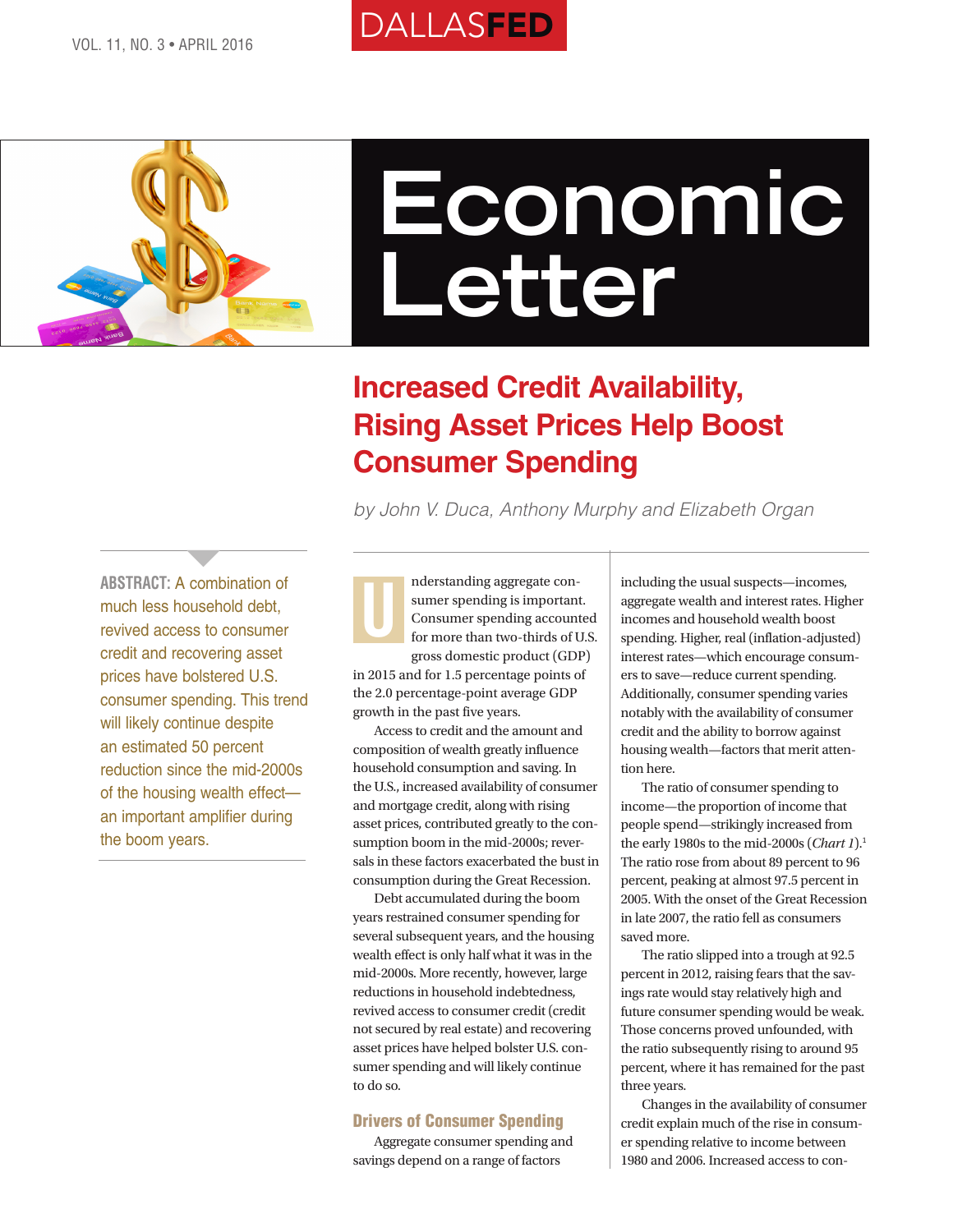

SOURCES: U.S. National Income and Product Accounts; authors' calculations.



SOURCE: "How Financial Innovations and Accelerators Drive U.S. Consumption Booms and Busts," by John V. Duca, John Muellbauer and Anthony Murphy, manuscript, April 2016.

sumer credit reduced the need for precautionary "saving for a rainy day," research shows.2 Chart 2 depicts a consumer credit index measure that captures changes in the supply of consumer credit.<sup>3</sup>

Since the 1970s, improvements in financial technology reduced lenders' cost to review credit applicants and process loan payments. As a result, it became easier to acquire credit cards and auto loans. Credit availability also rose in the early 1980s following federal deregulation of interest paid on bank deposits and again in the late 1980s with the advent of securitization—the bundling of receivables into debt securities that were subsequently resold to investors.

 Consumer credit availability rose in the early 2000s, before retreating during the Great Recession. It has risen since 2010, as consumer balance sheets improved and loan delinquency rates fell, and is now higher than it was in 2007 before the Great Recession.

#### Mortgage Debt and Deleveraging

The ratio of household debt to income rose steadily from about 80

percent in the mid-1980s to around 95 percent in 2000, largely because of increased mortgage debt (*Chart 3*). The ratio shot up during the subprime boom years—as mortgage lending standards were relaxed—and eventually peaked at 135 percent in late 2007.

One factor that increased households' ability to borrow against home equity was the greater prevalence of home equity loans. They gained popularity following the Tax Reform Act of 1986, which removed the tax deductibility of interest on consumer—but not mortgage—loans. Another factor was the rise of cash-out mortgage refinancing, a financial innovation that enabled households to increase the mortgage debt on their appreciated homes when they refinanced mortgages. Additionally, the decline in down payment requirements during the subprime boom notably contributed to the higher mortgage debt-to-income ratio.<sup>4</sup>

Since the Great Recession, the ratio of household debt-to-income has fallen back to about 107 percent, a more sustainable—albeit relatively high—level. The reduction in mortgage leverage was due to a combination of fewer mortgage originations (fewer home sales and tighter mortgage lending standards), more foreclosures and loan charge-offs and "active" mortgage deleveraging by consumers.

#### Wealth Effects Vary

During the early to mid-2000s, household wealth (net worth) rose significantly (*Chart 4*).<sup>5</sup> The wealth-to-income ratio rose from about 530 percent in fourth quarter 2003 to 650 percent in mid-2007 as equity and house prices surged. Not surprisingly, consumer spending also jumped.

The conventional estimate of the wealth effect—the impact of higher household wealth on aggregate consumption—is 3 percent, or \$3 in additional spending every year for each \$100 increase in wealth.

In practice, however, wealth effects vary by type of asset. Liquid assets such as bank deposits are more spendable than illiquid assets such as pension contributions. Likewise, consumer and mortgage debt—which can be regarded as negative liquid assets—have a large depress-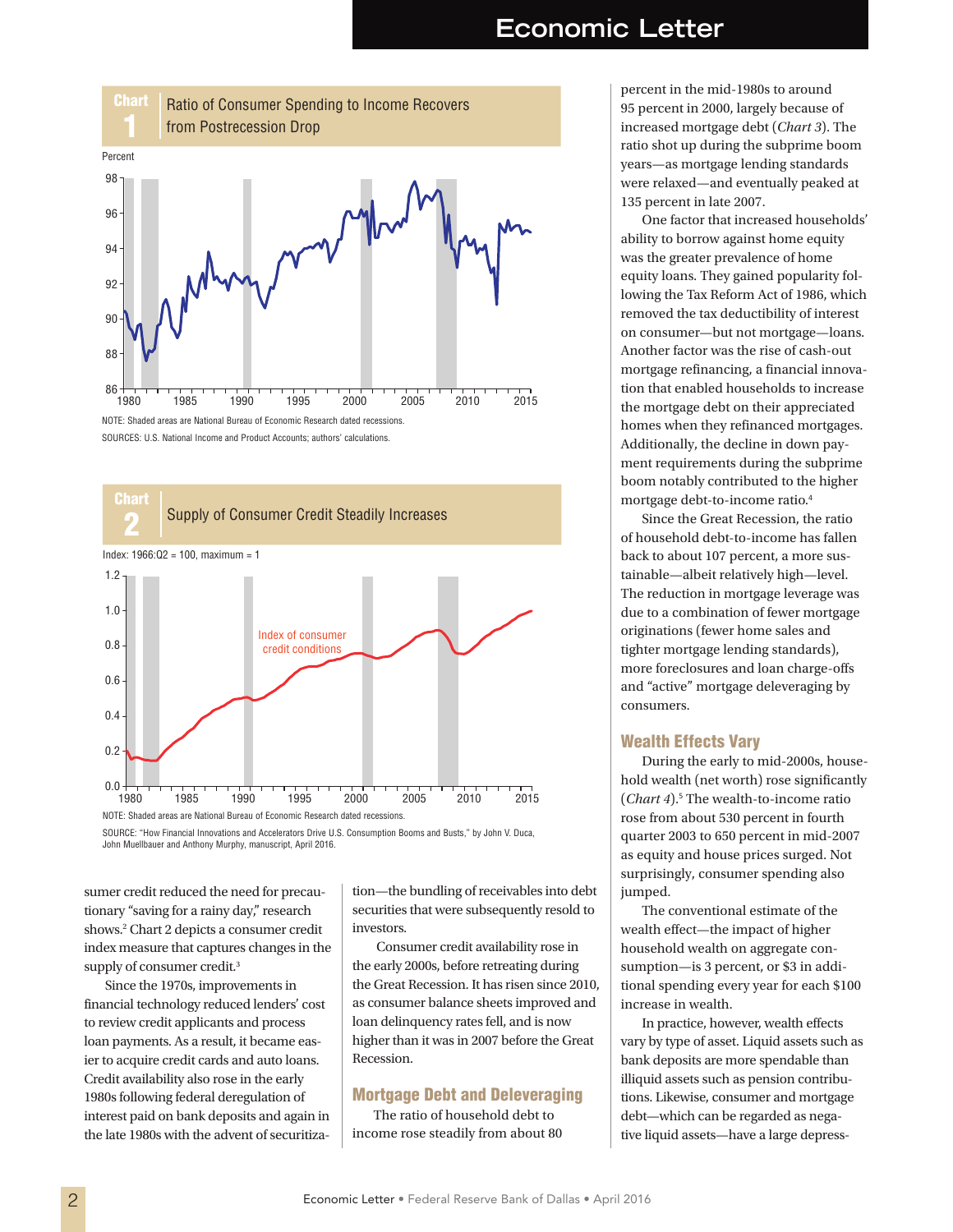### **Economic Letter**

ing effect, reflecting significant potential penalties (such as losing a home) that households face for not making loan payments. Housing wealth or collateral effects are also likely to vary over time as credit is liberalized or tightened.

Recent research suggests that the spendability, or wealth effect, of liquid financial assets—almost \$9 for every \$100—is far greater than the effect for illiquid financial assets, which explains why falling equity prices do not generate larger cutbacks in aggregate consumer spending (*Table 1*). Other things equal, higher mortgage and consumer debt significantly depress consumer spending. This effect was masked during the boom years of the 2000s, when equity and house prices were rising, but became more apparent with the onset of the Great Recession.

#### Housing Wealth Effect Halved

The estimated housing wealth effect varies over time and captures the ability of consumers to tap into their housing wealth (*Chart 5*). It rose steadily from about 1.3 percent in the early 1990s to a peak of about 3.5 percent in the mid-2000s. It has since halved, to about the same level as that of the mid-1990s. During the subprime and housing booms, rising house prices and housing wealth effects propagated and amplified expansion of consumption and GDP.

During the bust, this mechanism went into reverse. High levels of mortgage debt, falling house prices and a reduced ability to tap housing equity generated greater savings and reduced consumer spending.<sup>6</sup> Fortunately, house prices have recovered, deleveraging has slowed or stopped, and consumer spending is strong, even though the housing wealth effect is only half as large as it was in the mid-2000s.

#### Housing Wealth Elsewhere

When viewing the U.S. evidence, it is important to keep in mind that there is no "one size fits all" model of consumer spending that applies everywhere. Specifically, housing wealth effects vary by country. They are positive in the U.K. and U.S.—where consumers can borrow against net wealth in their houses—but negative in Japan, for example, where existing homeowners cannot as easily do

| Table                       |  | How Much of a \$100 Rise in Wealth Is Spent? |                                                              |
|-----------------------------|--|----------------------------------------------|--------------------------------------------------------------|
| Source of rise in wealth    |  |                                              |                                                              |
| Liquid assets<br>minus debt |  | Other net<br>financial assets                | <b>Housing</b>                                               |
| \$8.8                       |  | \$1.5                                        | \$2.1 in mid-1995<br>\$3.4 in mid-2005<br>\$1.7 in late 2015 |

NOTE: The table shows the estimated wealth effect by type of asset. Net liquid assets = deposits (including money market shares) + debt securities – consumer loans – home mortgages. Other net financial assets include corporate equities, mutual fund shares and pension entitlements.

SOURCE: "How Financial Innovations and Accelerators Drive U.S. Consumption Booms and Busts," by John V. Duca, John Muellbauer and Anthony Murphy, manuscript, April 2016.



NOTE: Shaded areas are National Bureau of Economic Research dated recessions.

SOURCES: Z.1 Financial Accounts of the United States, Board of Governors of the Federal Reserve, March 2016; authors' calculations.



1980 1985 1990 1995 2000 2005 2010 2015

SOURCES: Z.1 Financial Accounts of the United States, Board of Governors of the Federal Reserve, March 2016; authors' calculations.

NOTE: Shaded areas are National Bureau of Economic Research dated recessions.